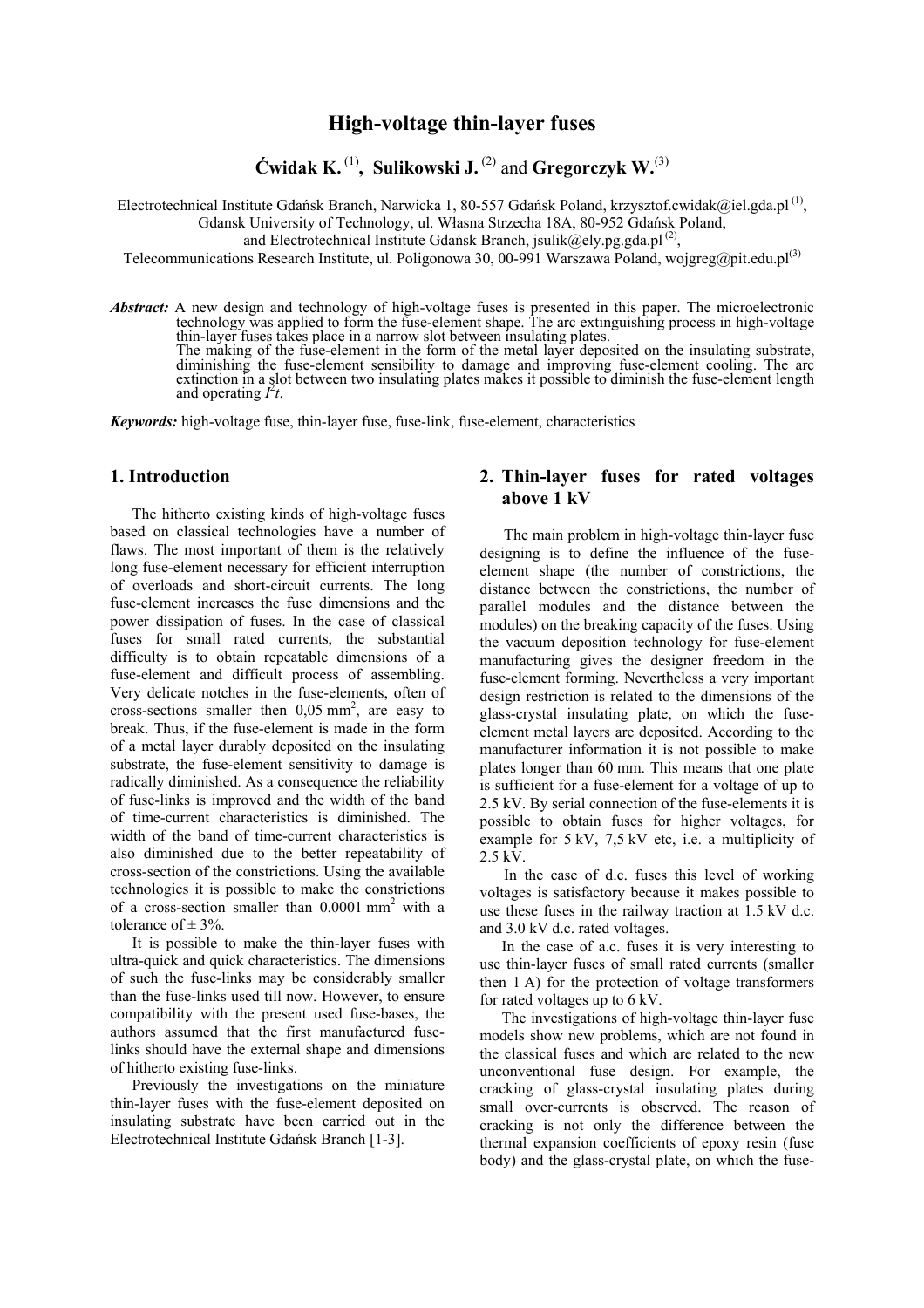element is deposited, but also the resin contraction owing to the cure process (a few percent).

To increase the fuse breaking capacity of overloads currents, the classic method of partitioning of the fuse element for parallel modules (strips) was used. For working voltages higher then 2.5 kV, the fuse construction should consist of two or even three serially connected glass-crystal plates with the deposited fuse-elements. To overcome interruption problems of low overcurrents the single modules shall be connected in series which is important in the case of interrupting the overloads. The bridging of the modules at the single plate terminal makes it impossible the correct switching of the arc between the modules in the area of the whole fuse-link. This is confirmed during the breaking capacity tests.

#### **3. Fuse design**

It was assumed that due to the assembly reasons, a fuse-link should not contain more then three plates with deposited fuse-elements connected in series.

The construction of the fuse-link was extended using the additional cover-plates (Fig. 1), which considerably diminish the influence of temperature stresses on the fuse-element. These stresses are generated by thermal shrinkage of the epoxy resin during air-tight sealing process. The efficient way to prevent cracking of the plates is by separation of the resin layer from the glass-crystal plate using another insulating plates also made from glass-crystal material.



Fig. 1: The sketch of a traction thin-layer fuse after the introduction of the additional insulating cover plates – before air-tight sealing. 1 – termination, 2 – fuse-element, 3 – insulating substrate, 4 – cover plate, 5 – additional cover plates

After joining of three modules of the fuseelement (Fig.2) and solder the terminations, the fuseelement and cover plates are sealed with the epoxy resin air-tight sealing (fluidization method) (Fig.3).

The kind of shape of fuse-link was ensured by the inserting the fuse-element in the classical boronsilicate glass tube (Fig. 4).



Fig.2: The insulating plate with the deposited fuseelement. The manner of joining of three modules of the fuse-element is indicated by the arrow.



Fig.3: Fuse-element of thin-layer fuse after epoxy resin air-tight sealing.



Fig.4: The traction fuse-link for the rated voltage of 3 kV d.c. and the rated current of 1.25 A.

## **4. Test procedure**

The tests have been carried out on fuses, which were made using the new design and technology and designed for the rated voltage of 3 kV d.c. The test procedure included heating tests, breaking capacity tests, time-current characteristic tests and endurance tests.

#### **4.1 . Heating tests**

The heating tests were carried out according to the standards [4, 5]. These tests were used to estimate the rated currents, to verification of the contacts temperature rises and to evaluate the power dissipation of the thin-layer fuse-links. All test were positive. The measured power dissipations (from 2 to 6 W) were of about tens percent smaller then those presented in the catalogues of classical fuse-links.

#### **4.2. Breaking capacity tests**

The tests of high-voltage d.c. thin-layer fuses were carried out according to the Polish Standard [4], which is in principle based on the international standards for low-voltage and high-voltage fuses. These tests consist of: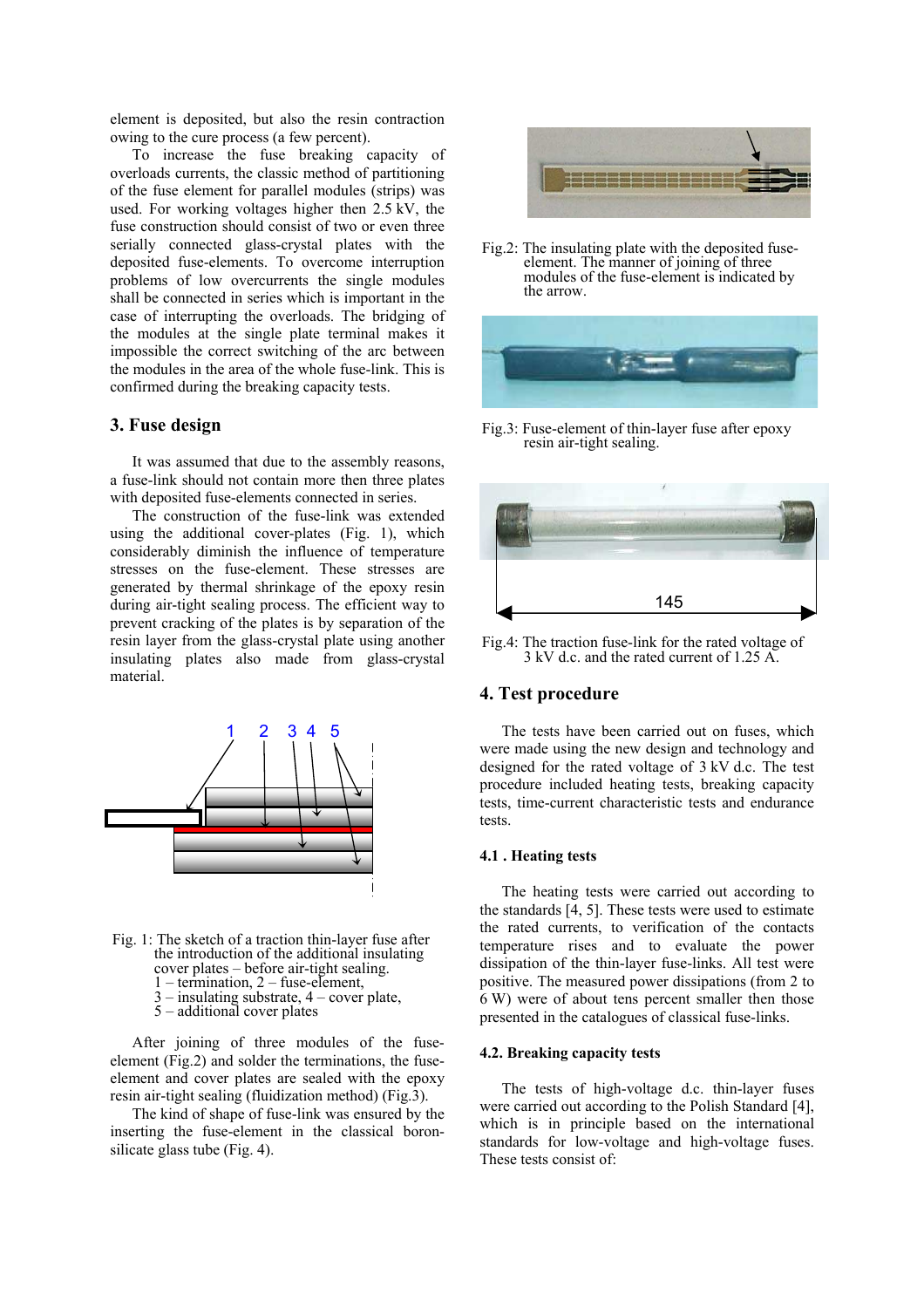- Rated breaking capacity test at the current  $I_1$  of about 40 kA and the time constant of 9,9 ms;
- $\bullet$  breaking capacity tests at the prospective current  $I_2$ (critical current);
- Minimum breaking capacity test at the current *I*3.

All the tested fuse-links (of a rated currents from 1.25 A to 3.15 A) correctly interrupted the  $I_1$  and  $I_2$ currents. The overvoltages did not exceed 13.4 kV. Fig. 5 shows the example of the records of interrupting of the prospective current  $I_1$  by the traction thin-layer fuse.



Fig.5: Records of interrupting of the prospective current  $I_1$  of ab.  $40 \text{ kA}$ ,  $3.9 \text{ kV}$  d.c., time constant 9.9 ms by the traction thin-layer fuse of the rated current of 3.15 A.

The results of the minimum breaking capacity tests were positive in a range of currents no smaller then 2.5 *I*n.

#### **4.3. Time current characteristics**

There are no special requirements of the standards [4, 5] regarding the shape of the timecurrent characteristics for high-voltage fuses. There are only recommendations relating to it verification and plotting.

The time-current characteristics of d.c. thin-layer fuses are presented in Fig. 6. The broken lines mark the parts of the time-current characteristics, in which the fuses fait to break the current.

The difference between the rate of rise of a timecurrent characteristics of the fuse-links for rated current of 1.25 A and the fuse-links for all other rated currents is due to the fuse-element design.

#### **4.4. Endurance test**

There are no endurance tests listed in the standards [4, 5] for high-voltage fuses. However, with regard to the used unconventional fuse-link in new traction fuses it seems necessary to carry out the endurance test to repeated overloads. The endurance test according to IEC 60127-1 [6] and 60127-2 [7] was used as a base, because this test seems to be the one of the hardest endurance tests of the fuse-link. In this test the current of 1.2  $I_n$  is passed through the fuse-link for a period of 1 h. The current is then switched off for a period of 15 min. This cycle is repeated 100 times. Finally the fuse-link is loaded with the current of  $1.5$   $I_n$  for 1 h and the power dissipation is measured.



Fig.6: Example of the time-current characteristics of d.c. high-voltage thin-layer fuses.

The endurance test was performed only on the fuse-links of the highest rated current because these fuse-links are exposed to the highest temperature rises. During the cycles the condition of fuse-element was monitored by the measurement of the power dissipation before the end of same overload periods. Any ageing of fuse-element was noticed during the load current of 1.2 *I*n. It was observed that the power dissipation diminish during endurance tests, which means diminishing of the fuse–element resistance. It was probably due to recrystallization of vacuum deposited metal layers of the fuse-element. After finishing the overload cycles the resistance of the fuse-links was measured again and the control test was performed on one of the tested fuse-links. This fuse-link was loaded with conventional non-fusing current of  $1.5$   $I_n$  for 1 h and next with conventional fusing current of 1.9 *I*n. The tested fuse-link did not operate during conventional non-fusing current and the pre-arcing time measured during conventional fusing current was no shorter then the pre-arcing time